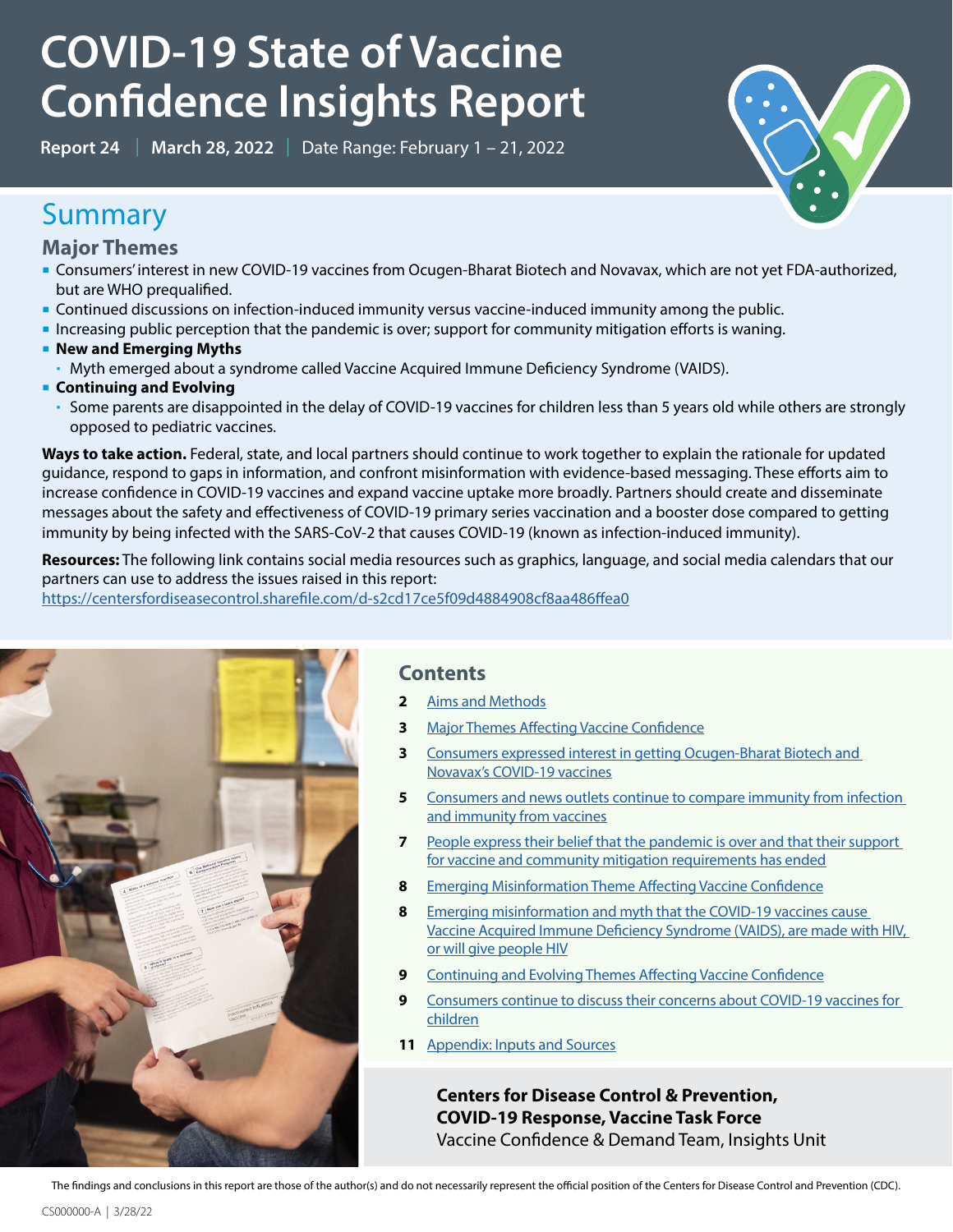# <span id="page-1-0"></span>Aims and Methods

By rapidly reviewing and analyzing numerous sources and inputs (see [Appendix\)](#page-10-0), the COVID-19 State of Vaccine Confidence Insights Report emphasizes major themes influencing COVID-19 vaccine hesitancy and uptake. These are characterized by the level and type of threat to vaccine confidence, degree of spread, and directionality. In addition, by examining how consumers think and feel, social processes, and the practical issues around vaccination, the Insights Report seeks to identify emerging issues of misinformation, disinformation, and places where intervention efforts can improve vaccine confidence across the United States.

The information in this report is only a snapshot, and certain populations may be underrepresented. Images and quotes are illustrative examples and are not meant to comprehensively cover all content related to the highlighted themes.

| How do you classify this theme/information?                                          |                                                                                                 |                                                                                                |                                                                                                           |  |  |  |  |
|--------------------------------------------------------------------------------------|-------------------------------------------------------------------------------------------------|------------------------------------------------------------------------------------------------|-----------------------------------------------------------------------------------------------------------|--|--|--|--|
| <b>High risk</b>                                                                     | <b>Moderate risk</b>                                                                            | <b>Low risk</b>                                                                                | <b>Positive sentiment</b>                                                                                 |  |  |  |  |
| • May lead to vaccine<br>refusals and decreased<br>uptake<br>■ Wide reach, pervasive | • Potential to trigger<br>hesitancy to vaccination<br>• Moderate reach, modest<br>dissemination | • Concerning, but low risk<br>to vaccine confidence<br>Limited reach, limited<br>dissemination | • Could increase vaccine<br>confidence, intent, or<br>motivation<br>• Variable reach and<br>dissemination |  |  |  |  |

**How has this theme/idea changed over time (since last report or over the course of multiple reports)? Increasing** Information spreading rapidly **Stable** Information remaining constant at prior level **Decreasing** Information is not gaining further traction and there has been no indication of additional activity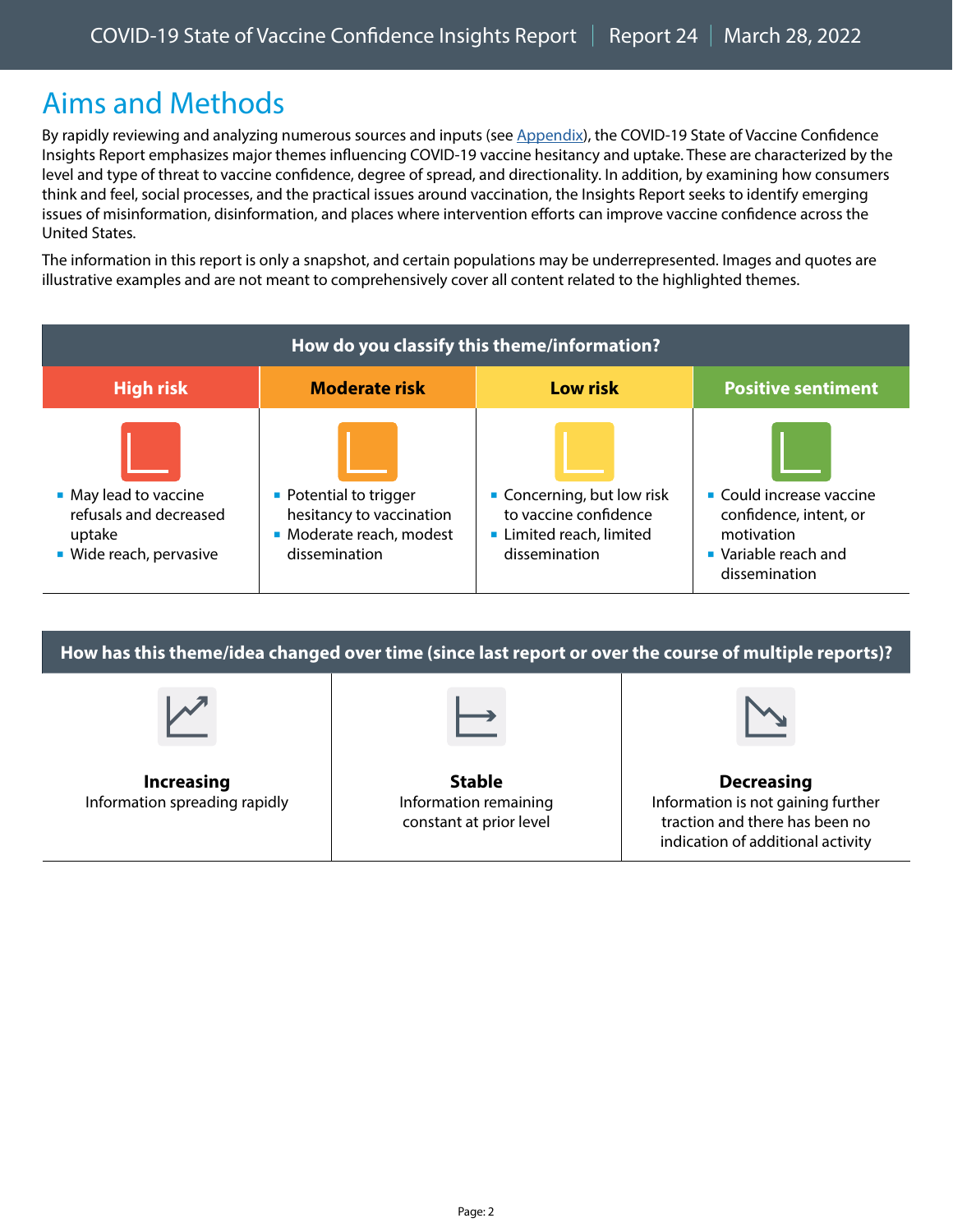# <span id="page-2-0"></span>Major Themes Affecting Vaccine Confidence<sup>a</sup>



## <span id="page-2-1"></span>**Consumers expressed interest in getting Ocugen-Bharat Biotech and Novavax's COVID-19 vaccines**

On January 31, 2022, Novavax filed for an emergency use authorization (EUA) from the U.S. Food and Drug Administration (FDA) for its COVID-[1](https://www.prevention.com/health/a38951114/novavax-covid-vaccine-eua/)9 vaccine, known as Nuvaxovid in other countries. $^1$  On February 18, 2022, Ocugen-Bharat Biotech announced that the FDA lifted a clinical hold on the company's application to evaluate their COVID-19 vaccine, known as Covaxin in other countries.<sup>[2](https://theprint.in/india/covaxin-to-be-evaluated-as-covid-19-vaccine-candidate-in-us-bharat-biotech/838537/)[,3](https://finance.yahoo.com/news/ocugen-inc-announces-u-fda-222500031.html),[4](https://www.moneycontrol.com/news/business/united-states-to-evaluate-covaxin-as-covid-19-vaccine-candidate-bharat-biotech-8137481.html)</sup> During this reporting period, the United Kingdom and Canada approved the Novavax vaccine for use.<sup>5[,6](https://www.reuters.com/business/healthcare-pharmaceuticals/canada-approves-novavaxs-covid-19-vaccine-2022-02-17/)</sup> Online searches related to these two vaccines increased more than 300% during this reporting period.<sup>b</sup>

News outlets discussed that these vaccines are not mRNA vaccines, that people perceive them to be more "traditional" vaccines, and that this may increase preference for their use. $^{\rm ZB}$  News outlets also reported that the Novavax vaccine has similar efficacy to the Pfizer-BioNTech and Moderna COVID-1[9](https://khn.org/morning-breakout/novavax-says-its-shot-is-80-effective-in-teens/) vaccines $^{\circ}$  but has fewer side effects. $^{10}$  $^{10}$  $^{10}$  Also, the Ocugen-Bharat Biotech and Novavax vaccines were not developed or created using fetal cell lines. News stories discussed that, for this reason, people who are opposed to the use of fetal cell lines and who have not received a COVID-19 vaccine may get the Ocugen-Bharat Biotech or Novavax vaccine.[11](https://religionnews.com/2022/02/18/could-novavax-win-over-some-religious-vaccine-skeptics/) The mRNA vaccines currently authorized or approved by the FDA (Pfizer-BioNTech and Moderna) do not use fetal cell lines or any live viruses that cause COVID-19 in vaccine manufacturing and cannot cause infection with the virus that causes COVID-19[.12](https://www.cdc.gov/coronavirus/2019-ncov/vaccines/different-vaccines/mrna.html) However, mRNA vaccines required the use of fetal cell lines in testing during research and development, and Johnson & Johnson's Janssen COVID-19 vaccine used fetal cell lines during the production process.<sup>13</sup>

### *Perceptions, Concerns, and Threats to Vaccine Confidence*

- A recent Harris Poll found that 73% of Americans would like to see additional COVID-19 vaccines available to the public and developed from a more "traditional" method, while 40% of parents with unvaccinated children 18 years old and younger say they would be more likely to vaccinate their children if there were a new COVID-19 vaccine developed from a more "traditional" method.<sup>14,[15](https://www.kulr8.com/news/money/ocugen-harris-poll-finds-americans-want-more-covid-19-vaccine-options/article_ab1f118c-d4a8-5adc-8270-bf20c2dd493a.html)[,16](https://twitter.com/germanh42341755/status/1491871797599518730)</sup>
- Social media users campaigned for these new vaccines using hashtags such as #ichoosecovaxin, #covaxin4kids, and #Novavaxnow. <. [17](https://twitter.com/DrAyguenSahin/status/1488623532959490051), 18, [19](https://twitter.com/KRob55737385/status/1491169701959184385), 20
- Social media users expressed their preference for the Ocugen-Bharat Biotech and Novavax vaccines for several reasons.
	- Allergies to the COVID-19 vaccines that are currently available in the United States.<sup>21,[22](https://www.facebook.com/cdc/posts/321990413295737?comment_id=322012373293541&__cft__%5b0%5d=AZVeq7N0ygz_ahZ2tKO-QqeCEZszhCp4Xq0hqMtpxSGIzqPIw9i_4dHld5qiclMg8mnRM60cOqAneI7EwOZUsZrOgujUDEEo_edijUAb3Bqp7MY8vFwjKV8R6UmAoxTzbDdwOvEtbczXnLnDa4Qwh620&__tn__=R%5d-R)</sup>
	- Belief that mRNA vaccines are not effective.<sup>[23,](https://twitter.com/GuyCreal/status/1491132385102286848)[24](https://twitter.com/GuyCreal/status/1491476492391493637),[25](https://twitter.com/SibVA19/status/1492557010587422720)</sup>
	- Belief that the Ocugen-Bharat Biotech and Novavax vaccines are safer than COVID-19 vaccines that are currently available in the United States.<sup>26,[27](https://twitter.com/MomNovavax/status/1492514681705181185),[28](https://twitter.com/GuyCreal/status/1493651992274771976)</sup>



 The availability of vaccines people perceive as more "traditional" may increase vaccine confidence because the public believes they are safer and more effective.

#### *Content Gaps and Information Voids*

- What is the authorization status of the Ocugen-Bharat Biotech and Novavax vaccines?<sup>29</sup>
	- On February 18, 2022, Ocugen-Bharat Biotech announced that the FDA lifted a clinical hold on the company's application to evaluate their COVID-19 vaccine for adults.<sup>[30](https://theprint.in/india/covaxin-to-be-evaluated-as-covid-19-vaccine-candidate-in-us-bharat-biotech/838537/)[,31,](https://finance.yahoo.com/news/ocugen-inc-announces-u-fda-222500031.html)[32](https://www.moneycontrol.com/news/business/united-states-to-evaluate-covaxin-as-covid-19-vaccine-candidate-bharat-biotech-8137481.html)</sup> Ocugen-Bharat Biotech is proceeding with Phase 2 and 3 clinical trials[.33](https://www.biospace.com/article/releases/ocugen-provides-business-update-with-fourth-quarter-and-full-year-2021-financial-results/) Also, on March 4, 2022, the FDA declined to issue an EUA for the Ocugen-Bharat Biotech vaccine for children and adolescents ages 2 to 18 years. $34$
	- On January 31, 2022, Novavax filed for an EUA from the FDA for its COVID-19 vaccine for adults.<sup>35</sup> There is no additional information at this time.

a Citations in this report are illustrative examples and are not the total number of instances of the corresponding themes. b Google Trends c WHO EARS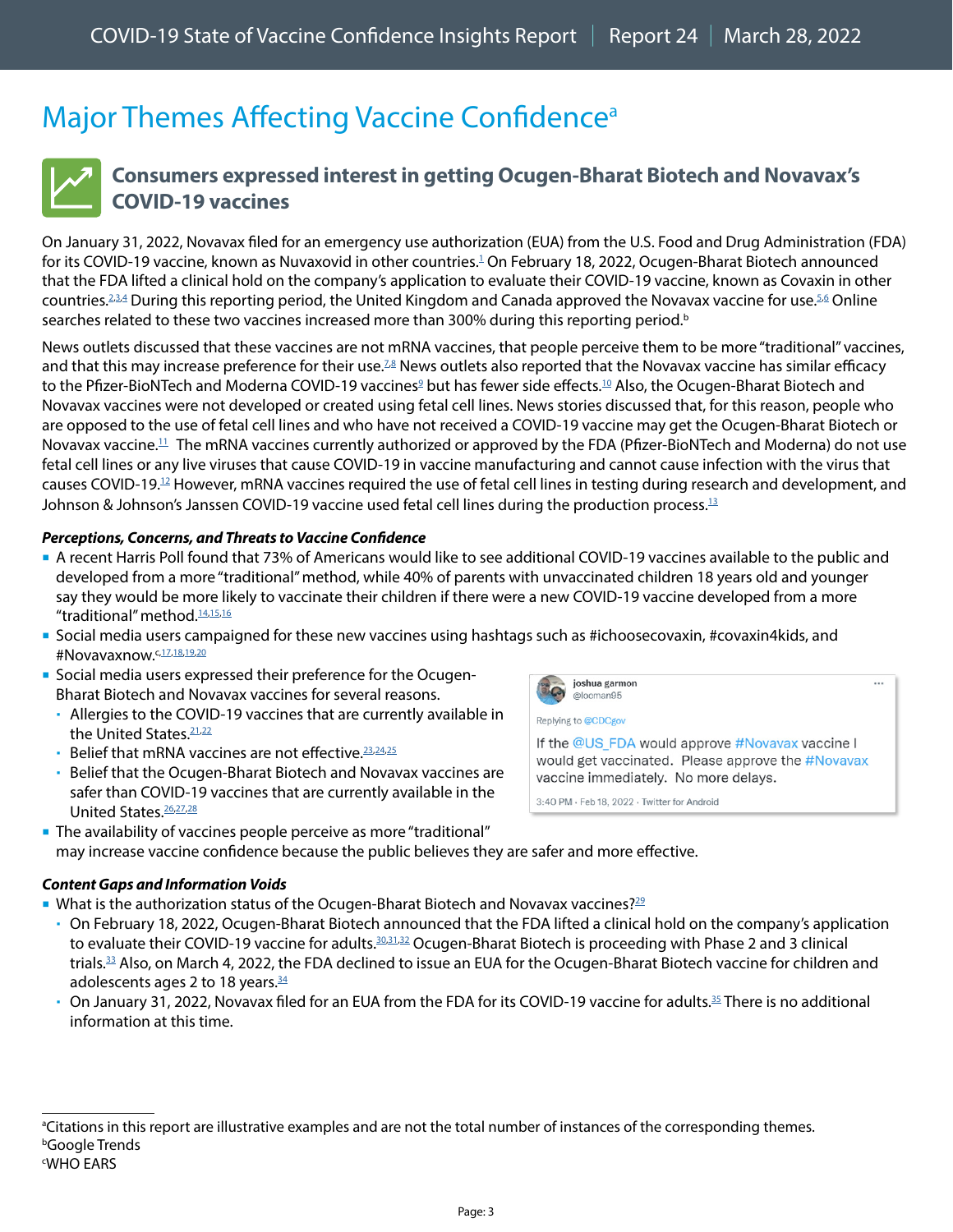- Why has the FDA not authorized the Ocugen-Bharat Biotech and Novavax vaccines?<sup>d</sup>
	- FDA is globally respected for its scientific standards of vaccine safety, effectiveness, and quality. The agency provides scientific and regulatory advice to vaccine developers and undertakes a rigorous evaluation of the scientific information through all phases of clinical trials, which continues after a vaccine has been approved by FDA or authorized for emergency use. FDA recognizes the gravity of the current public health emergency and the importance of facilitating availability, as soon as possible, of vaccines to prevent COVID-19 - vaccines that the public will trust and have confidence in receiving.<sup>[36](https://www.fda.gov/vaccines-blood-biologics/vaccines/emergency-use-authorization-vaccines-explained)</sup> FDA is waiting on data from Ocugen-Bharat Biotech's Phase II/III study to move forward with authorization.
- Are the Ocugen-Bharat Biotech and Novavax vaccines safer or more effective than mRNA vaccines?  $37,38$  $37,38$ 
	- Scientists do not know how these vaccines compare to the current mRNA vaccines. However, in the World Health Organization's (WHO's) review of the Ocugen-Bharat Biotech and Novavax vaccines for emergency use listing, they are considered highly effective in preventing severe disease and hospitalization caused by COVID-19.[39](https://www.who.int/news-room/feature-stories/detail/the-bharat-biotech-bbv152-covaxin-vaccine-against-covid-19-what-you-need-to-know)

#### *Misinformation Themes*

Misinformation about the FDA ignoring or purposefully delaying the authorization of the new vaccines continues. [40](https://twitter.com/Marcos_Pimenta2/status/1491852157058002947)[,41](https://twitter.com/Marcos_Pimenta2/status/1495981179207663616),[42](https://www.gettr.com/post/pvqxeh95c0)

- Create and disseminate messages communicating that the currently authorized and approved COVID-19 vaccines are safe and effective, and that receiving these vaccines now is safer than waiting for authorization of new vaccines.
- Start creating messages and a communication plan with trusted messengers to share information on the efficacy, safety, and availability of the Ocugen-Bharat Biotech and Novavax vaccines. Once authorization of these vaccines occurs, quickly disseminate these messages to leverage the potentially increased online conversations and social media algorithms to increase the reach of the messages.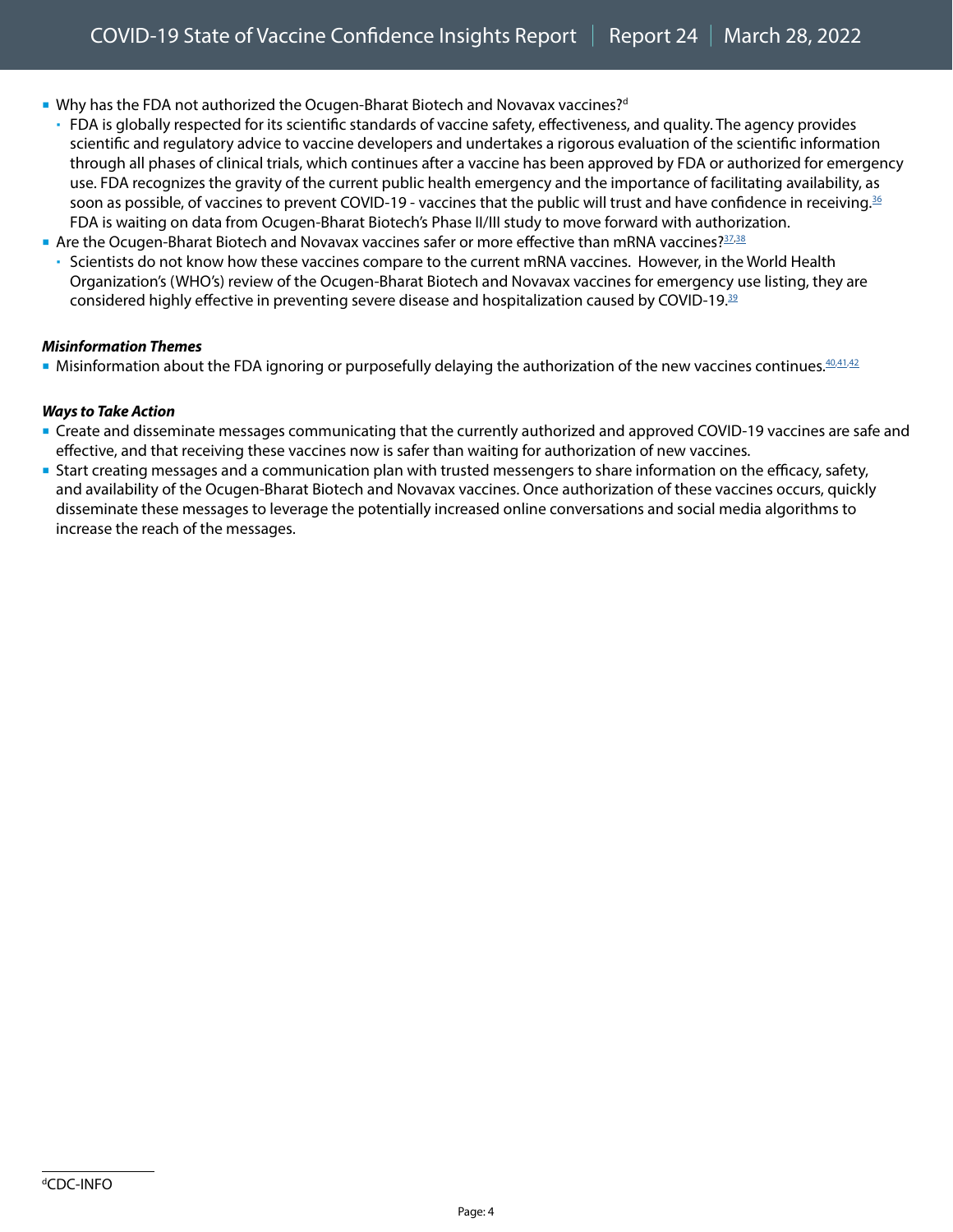

## <span id="page-4-0"></span>**Consumers and news outlets continue to compare SARS-CoV-2 infection-induced immunity and COVID-19 vaccine-induced immunity**

Infection-induced immunity was discussed by consumers and news outlets at a high but decreasing rate compared to the previous reporting period (January 11 – 31, 2022). $43,44,45$  $43,44,45$  $43,44,45$  Variations of search terms "CDC and natural immunity" continued to show popularity as Google Trends' top and rising topics.<sup>46</sup> Also, online searches for "Johns Hopkins University" increased 550% during the reporting period[.47](https://trends.google.com/trends/explore?date=2022-02-01%202022-02-21&geo=US&q=natural%20immunity,%2Fg%2F11j8_9sv06) This increase is potentially related to an article from a surgeon and public policy researcher at Johns Hopkins suggesting that the prevalence and durability of antibodies among people who are unvaccinated and previously infected lasted approximately 2 years.  $48$  The limitations of the study were notably absent from online conversations (for example, the test the researchers used, the Roche Elecsys test, yields high antibody test results over time even as antibodies decrease; therefore, persistent signals on this assay do not correspond well with protection from infection). [49](https://www.ncbi.nlm.nih.gov/pmc/articles/PMC8393518/) Other research contradicting the superiority of infection-induced immunity was released during the reporting period but failed to generate the same awareness as the article from the researcher at Johns Hopkins. Many consumers discussed the findings from an updated model from the Institute of Health Metrics showing that more than 70% of people in the United States had some protection against infection with the virus that causes COVID-19[.50](https://twitter.com/drewtoothpaste/status/1494373782718488582),[51](https://www.gettr.com/post/pvd7nrfc12) Other conversations related to infection-induced immunity included the concepts of "herd immunity", $52,53$  $52,53$  perceived need for childhood vaccination, $54,55$  and vaccine requirement opposition. $56,57$ Highly visible comments from philanthropist Bill Gates, which equated the spread of the Omicron variant in Africa to COVID-19 vaccine-induced immunity,<sup>[58](https://www.gettr.com/post/pvtfvaa671)</sup> have likely contributed to sustaining the discussions on infection-induced immunity during the reporting period.

#### *Perceptions, Concerns, and Threat to Vaccine Confidence*

- Gonsumers noted there are conflicting opinions on the topic of infection-induced immunity.<sup>[59](https://twitter.com/jita65/status/1493630441144094720)</sup>
- Some consumers inquired why more research on infection-induced immunity was not conducted to establish the connection between previous infection with the virus that causes COVID-19 and lasting protection against the disease.<sup>60</sup>
- Increased discussion of infection-induced immunity coupled with the removal of safety measures and vaccine requirements may be perceived by some to mean that primary series vaccination or a booster dose are not necessary.<sup>61</sup>

### *Content Gaps and Information Voids*

- Are people who recover from SARS-CoV-2 infection more protected from COVID-19 than people who have received a primary series vaccination?
	- Getting COVID-19 offers some protection from future illness with COVID-19; this is sometimes called "natural immunity." The level of protection received from having COVID-19 may vary depending on the severity of illness, time since infection, and age. No currently available test can reliably determine if you are protected after infection with the virus that causes COVID-19 or how long any such protection would last.<sup>[62](https://www.cdc.gov/coronavirus/2019-ncov/vaccines/facts.html?s_cid=11714:infection%20induced%20immunity:sem.ga:p:RG:GM:gen:PTN:FY22)</sup> mRNA vaccines tend to produce more consistent high-titer antibody response in comparison to infection. In spite of this, multiple large epidemiologic studies have shown protection following infection was at least comparable to protection following vaccination. Vaccination provides additional benefit for those with a history of SARS-CoV-2 infection.<sup>63</sup>
- Why should people get vaccinated if they already had COVID-19?
- All COVID-19 vaccines currently available in the United States are effective at preventing COVID-19 and preventing severe illness, hospitalization, and death. People who have already been sick with the disease and get vaccinated get some additional protection against getting infected, severe illness, hospitalization, and death. Getting COVID-19 can offer some protection against future illness, but the level of protection a person receives from having COVID-19 may vary depending on how mild or severe their illness was, the time since their infection, and their age. Additionally, history of infection alone offered much less protection against infection with Omicron than previous variants; however, those with [hybrid immunity](https://www.science.org/doi/full/10.1126/science.abj2258) (results from a combination of natural immunity to SARS-CoV-2 and vaccine-generated immunity) appear to develop better protection against new variants and longer-lasting protection.<sup>[64](https://www.cdc.gov/coronavirus/2019-ncov/vaccines/facts.html?s_cid=11714:natural%20immunity%20vs%20acquired%20immunity:sem.ga:p:RG:GM:gen:PTN:FY22)</sup>
- Will CDC incorporate the role of infection-induced immunity into their vaccination and mitigation guidance?
- Currently, there are not enough data to know the level of antibodies needed to indicate when a person is protected from infection with the virus that causes COVID-19. There is neither an FDA-authorized or FDA-approved test nor any other scientifically validated strategy that providers or the public can use to reliably determine whether a person is protected from infection.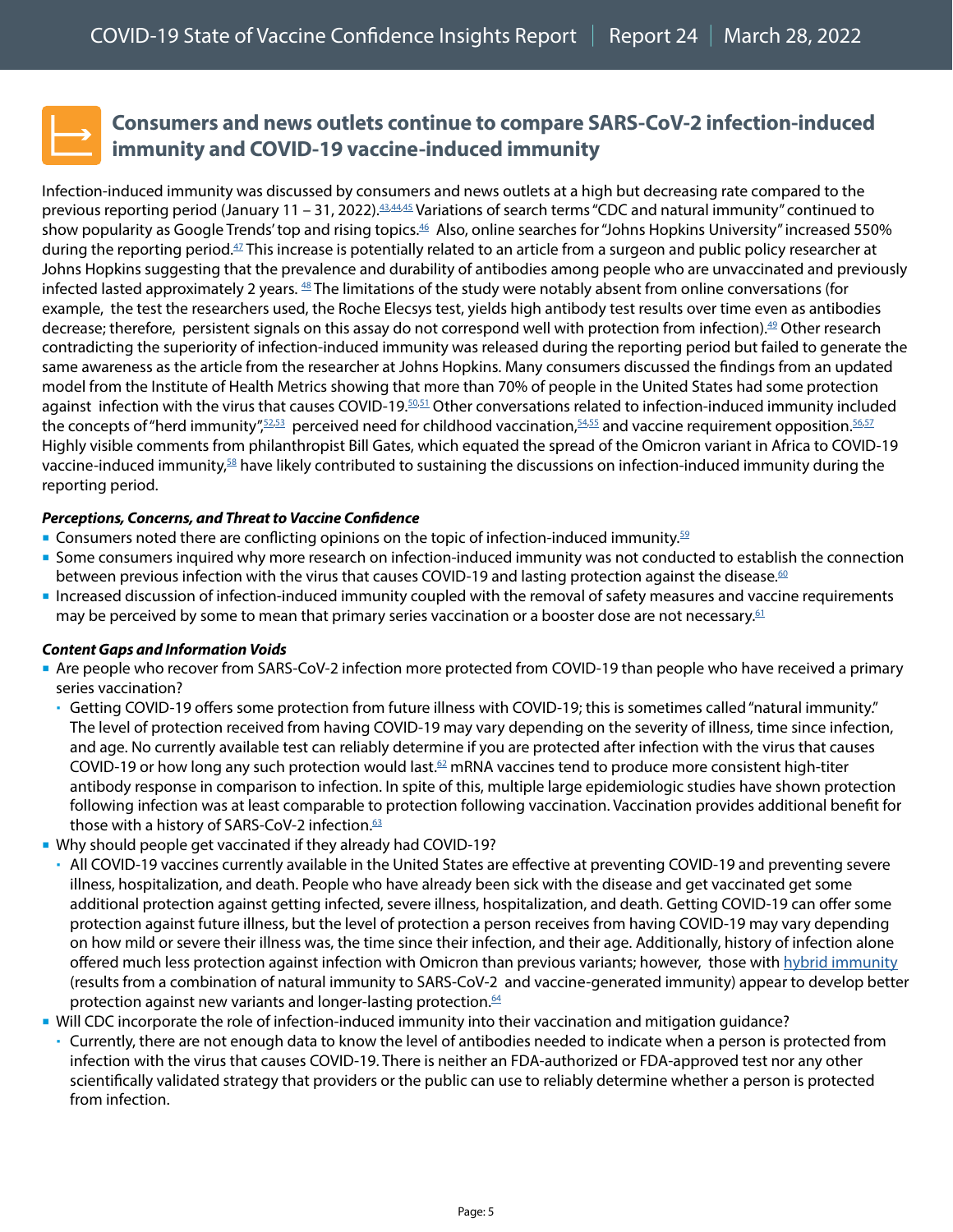## *Misinformation Themes*

- Risk of death associated with COVID-19 vaccination is equal to or greater than that associated with infection with the virus that causes COVID-19[.65](https://twitter.com/vlal42/status/1489270109533310977)
- The [MMWR on infection-induced immunity](https://www.cdc.gov/mmwr/volumes/71/wr/mm7104e1.htm) supports other studies that found infection-induced immunity was **vastly** superior to vaccine-induced immunity. [66](https://twitter.com/gitgogirl60/status/1493591887399329792)[,67,68](https://www.instagram.com/p/CaIFJMesZ1J/c/17945084278809303/)
- Public health officials ruined lives by implementing COVID-19 prevention measures.<sup>[69](https://twitter.com/jennae_m/status/1491620113975586821)</sup>
- CDC is ignoring key data associated with the effectiveness of infection-induced immunity.<sup>70,[71](https://twitter.com/RepChipRoy/status/1491856620950900738)</sup>
- Getting infected is safer than vaccination because there is no risk from potential COVID-19 vaccine side effects or adverse events. $72$

- Continue to support research that explores the levels and duration of protection from infection-induced immunity and vaccine-induced immunity.
- Create and disseminate messages, especially through trusted messengers, about the safety and effectiveness of COVID-19 vaccination, including a booster dose, compared to infection-induced immunity.
- Create talking points and fact sheets for healthcare providers to aid in patient discussions regarding the benefits of COVID-19 vaccination, including a booster dose, versus infection-induced immunity.
- Disseminate messages that explain the limitations of using antibody titer results to determine protection from future infection with the virus that causes COVID-19.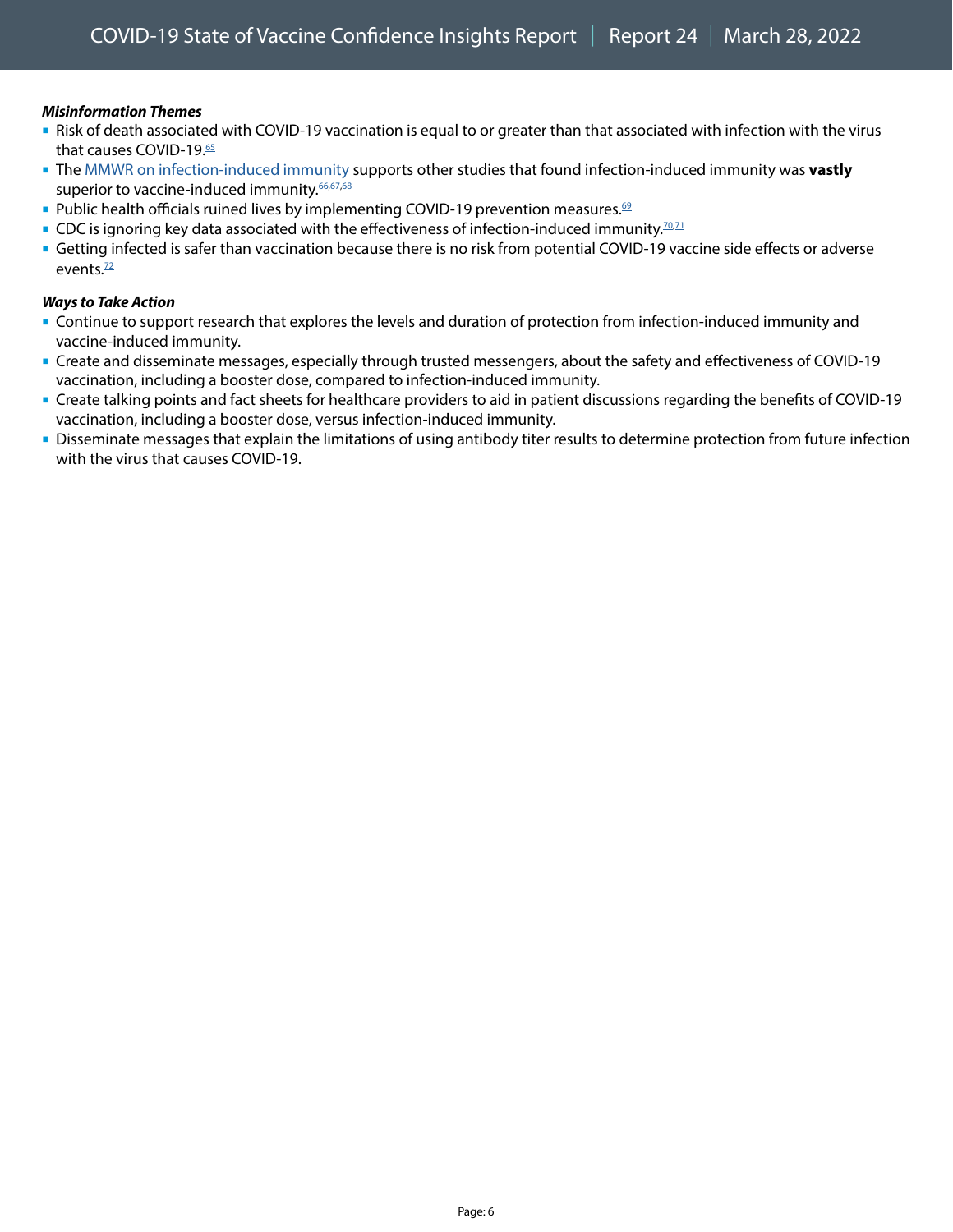

## <span id="page-6-0"></span>**People express the belief that the pandemic is over and that their support for vaccine and community mitigation requirements has ended**

As the Omicron wave receded across the United States, discussions about the COVID-19 response moving into an endemic phase fueled Americans' growing pandemic fatigue. Discussions about moving to an endemic phase also sowed more doubt about the need for vaccinations and other public health mitigation measures, including masking and lockdowns. Additionally, many state and local governments began repealing COVID-19 mitigation requirements and moving from an emergency to an endemic phase response plan.<sup>73</sup> Many Americans, including prominent politicians, urged CDC and government officials to "return to normal," citing the number of Americans infected during the Omicron surge as evidence that COVID-19 should be considered endemic.<sup>74,[75](https://www.cnbc.com/2022/02/11/covid-no-one-knows-when-the-pandemic-will-end-after-omicron-upended-most-hope.html)</sup>

### *Perceptions, Concerns, and Threat to Vaccine Confidence*

- Opinions from public health officials on the next phase of the pandemic are divided.<sup>76,[77](https://www.cnbc.com/2022/02/02/covid-will-never-become-an-endemic-virus-scientist-warns.html)[,78](https://www.politico.com/news/2022/02/03/white-house-omicron-next-phase-pandemic-00005033)</sup>
- Some social media users expressed pandemic fatigue<sup>79,[80](https://twitter.com/MarinaMedvin/status/1494429116703166465)[,81,](https://www.instagram.com/p/CaIX9vulkEO/c/17918917658245456/)[82](https://www.instagram.com/p/CZsPPSNs7hq/c/17911973597235297/)</sup> and wanted CDC to stop disseminating public health messages/ recommendations on COVID-19. 83,[84](https://www.instagram.com/p/CZ2ia1EF9sq/c/17950360762678220/)[,85](https://www.instagram.com/p/CZe4Z-vMo8E/c/17929535960013478/),[86](https://www.instagram.com/p/CZkVF0YO-Jt/c/17912687204473580/)
- Many consumers believed the mask mandates and lockdowns didn't help reduce COVID-19 deaths $87,88,89$  $87,88,89$  $87,88,89$  $87,88,89$ or were based solely on political motivations.<sup>90</sup>
- Some social media users believed Omicron was not severe and created enough natural immunity to remove all COVID-19 prevention measures and requirements. 90,[91](https://www.facebook.com/cdc/posts/317198700441575?comment_id=455512152913170&__cft__%5b0%5d=AZWk8x0WY4GDEfdfmLibj5AyYT8pTon4B7dptUHs0HnjyIiR_PU8lAziwMVq2w0E6-bes6elIFyDtFACJUOnSRvKqGEqdaFkXeTqBpWb8j7Cq2RhNbToxZS6pdXan7Ze2t_WxT_w07dB-o66EvDtXMPK&__tn__=R%5d-R)[,92,](https://www.facebook.com/cdc/posts/321313383363440?comment_id=321412546686857&__cft__%5b0%5d=AZXf2KGpHluy2ncBbIvzoq8VOKU9YBxCCcmq-kbya9VokaEU3If0CSFeTm-yqjGsv1vwT2wy8adNQ1IhiG0mOW_FFpVxpouCU1RvW2juOURf1GVn1JRufex5FGvPlMUUDAw_plNydiMlSyWwOpyO53D4&__tn__=R%5d-R)[93](https://www.linkedin.com/feed/update/urn:li:activity:6898294655625355264?commentUrn=urn%3Ali%3Acomment%3A%28activity%3A6898294655625355264%2C6898638226681159680%29)
- Some social media users believed the repeal of COVID-19 protections vindicates their refusal to follow COVID-19 prevention recommendations. 94,[95](https://www.instagram.com/p/CaIFJMesZ1J/c/18185110288164723/)[,96,](https://www.facebook.com/cdc/posts/316519290509516?comment_id=316525077175604)[97](https://www.instagram.com/p/CZkVF0YO-Jt/c/17958909040601952/)

#### *Content Gaps and Information Voids*

- As the number of COVID-19 cases declines, is it still necessary to receive a primary series of COVID-19 vaccine or booster  $dose?$ <sup>98</sup>
	- COVID-19 vaccines are effective at protecting you from severe outcomes and death from COVID-19, even if you have had COVID-19 in the past. Vaccination is an important tool to help us get back to normal. $99$
- As state and local governments update their COVID-19 community mitigation recommendations, should masks still be worn in indoor public places?
	- When making decisions about community prevention strategies and individual preventive behaviors, health officials and people should consider the COVID-19 community level in their county.
	- Layered prevention strategies like staying up to date on vaccines, screening testing, ventilation, and wearing masks can help limit severe disease and reduce the potential for strain on the healthcare system. CDC recommends using county COVID-19 community levels to help determine which COVID-19 prevention measures to use for people and communities. [100](https://www.cdc.gov/coronavirus/2019-ncov/prevent-getting-sick/about-face-coverings.html)
	- COVID-19 community levels do not apply in healthcare settings, such as hospitals and nursing homes.
	- You can find more information and your county's COVID-19 community level by going to CDC's COVID-19 Community [Levels website](https://www.cdc.gov/coronavirus/2019-ncov/science/community-levels.html?CDC_AA_refVal=https%3A%2F%2Fwww.cdc.gov%2Fcoronavirus%2F2019-ncov%2Fmore%2Faboutcovidcountycheck%2Findex.html).

#### *Misinformation Themes*

- CDC and government officials knew mitigation efforts like vaccines, masks, and lockdowns would be ineffective but continued to push them for political gain.<sup>[101](https://www.instagram.com/p/CZkVF0YO-Jt/c/17911032065469115)[,102,](https://twitter.com/TomBronco/status/1492226728244224004)[103](https://www.facebook.com/cdc/posts/310119364482842?comment_id=520400955965480&__cft__%5b0%5d=AZWi93_dtzfsaoXJdrXktaOkCkzsClgbxExcxOBBvFbtLBJzVx6rclH1srWKvNph96vt3XKLCI72HRss_BL9OGVa_kl1nOzDJIJ5yR3Wx3I5d_kMqiwE1iuPUth5IbCE2eIHFbvz4NPCRhV1ACTJril1&__tn__=R%5d-R)</sup>
- CDC and U.S. leaders will be tried for crimes against humanity for implementing COVID-19 vaccine and mask requirements.<sup>[104](https://twitter.com/MarleeTiff/status/1494760576458715136),[105](https://twitter.com/mamiller66/status/1493338641996918788)</sup>

- Develop and amplify messages explaining why vaccines are still important in the COVID-19 prevention response.
- **Disseminate messages about community-level risk and corresponding COVID-19 mitigation measures.**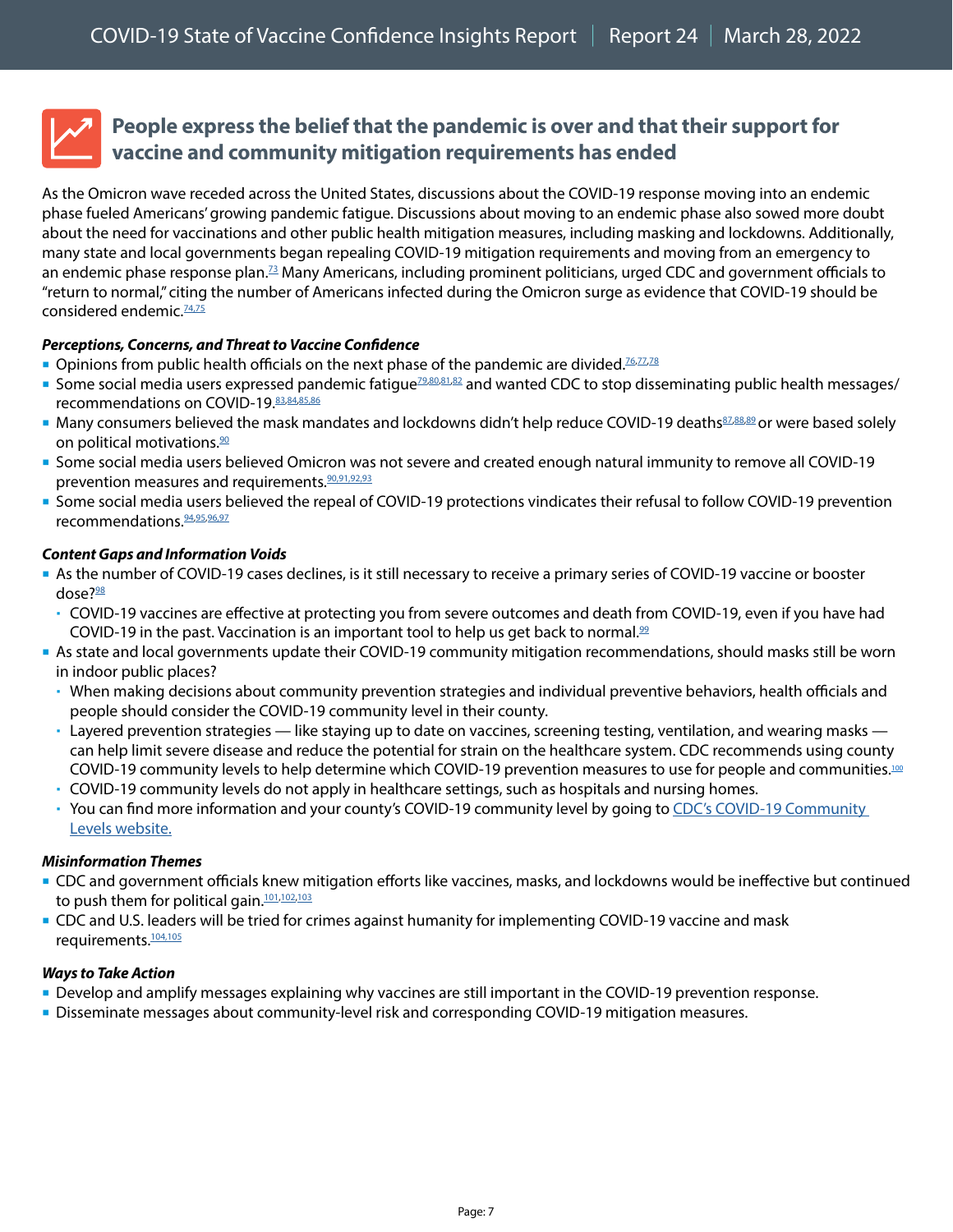# <span id="page-7-0"></span>Emerging Misinformation Theme Affecting Vaccine Confidence



## <span id="page-7-1"></span>**Emerging misinformation and myth that the COVID-19 vaccines cause Vaccine Acquired Immune Deficiency Syndrome (VAIDS), are made with HIV, or will give people HIV**

Some consumers expressed the belief that people can acquire "Vaccine Acquired Immune Deficiency Syndrome" (VAIDS) or "immune erosion" from COVID-19 vaccinations.<sup>106,[107](https://www.instagram.com/p/CZhlKygF2Cp/c/17933453116854424/),[108](https://twitter.com/kellyesorelle/status/1450572060430946311?ref_src=twsrc%5Etfw%7Ctwcamp%5Etweetembed%7Ctwterm%5E1450572060430946311%7Ctwgr%5E%7Ctwcon%5Es1_&ref_url=https%3A%2F%2Fwww.reuters.com%2Farticle%2Ffactcheck-vaccines-hiv-idUSL1N2UW10H)[,109,](https://www.facebook.com/cdc/posts/315115110649934?comment_id=315644047263707&__tn__=R)[110](https://twitter.com/Connectwith/status/1495660259972722693)</sup> Misinformation was widely circulated across social media that the late French virologist Dr. Luc Montagnier, who won a Nobel Prize for his work on HIV, had recommended HIV tests for those receiving the third COVID-19 vaccine dose.<sup>[111](https://www.reuters.com/article/factcheck-boosters-hiv-idUSL1N2UM1Q0)[,112,](https://www.facebook.com/cdc/posts/320652433429535?comment_id=320674490093996)[113](https://twitter.com/Captuus/status/1495668755489341443)</sup> There is no evidence Dr. Luc Montagnier ever said this. Some social media posts referred to a letter sent by a group of researchers to The Lancet on October 19, 2020, as the source of this misleading information.<sup>[114](https://www.reuters.com/article/factcheck-hiv-ad5-idUSL1N2UT26L)</sup> The letter expressed concern about the use of recombinant adenovirus type-5 (Ad5) vectors in Johnson & Johnson/Janssen and Astra-Zeneca COVID-19 vaccines.<sup>[115](https://www.reuters.com/article/factcheck-hiv-ad5-idUSL1N2UT26L)</sup> Online conversations surrounding "HIV/AIDS" rose by 3850% during the current reporting time frame.<sup>e</sup> Notably, these false claims have been debunked by various news outlets,<sup>116,[117](https://www.politifact.com/factchecks/2022/feb/14/facebook-posts/covid-19-vaccines-do-not-contain-hiv/),[118](https://www.euronews.com/my-europe/2022/02/10/debunked-covid-19-vaccines-do-not-create-variants-of-hiv-aids),119</sup> scientists, and doctors.

#### *Perceptions, Concerns, and Threats to Vaccine Confidence*

- Some social media users<sup>[120](https://www.instagram.com/p/CZhlKygF2Cp/c/17974305607493953/)[,121,](https://www.gettr.com/post/pvaeamdc43)[122](https://www.instagram.com/p/CZhlKygF2Cp/c/17933453116854424/),[123](https://www.facebook.com/cdc/posts/315115110649934?comment_id=315644047263707&__tn__=R)[,124,](https://twitter.com/kellyesorelle/status/1450572060430946311?ref_src=twsrc%5Etfw%7Ctwcamp%5Etweetembed%7Ctwterm%5E1450572060430946311%7Ctwgr%5E%7Ctwcon%5Es1_&ref_url=https%3A%2F%2Fwww.reuters.com%2Farticle%2Ffactcheck-vaccines-hiv-idUSL1N2UW10H)[125](https://twitter.com/MiaMia____00/status/1495764429694451715)</sup> and news outlets<sup>126,[127](https://rumble.com/vuyn6d-vaids-vaccine-acquired-immunodeficiency-syndrome-infecting-vaxxed-worldwide.html)</sup> claimed that COVID-19 vaccines (particularly a booster dose) contain "HIV particles," which cause VAIDS.
- **Based on the misleading VAIDS claim, there were calls online for those** who had received COVID-19 vaccines to get tested for HIV.<sup>128,[129](https://www.facebook.com/cdc/posts/321313383363440?comment_id=321359813358797)[,130,131,](https://www.facebook.com/cdc/posts/321313383363440?comment_id=321330433361735)[132](https://twitter.com/MandateFreeedom/status/1495981345595666433)</sup>
- Some voiced concerns about the absence of long-term studies to determine side effects of COVID-19 vaccines.<sup>133</sup>

#### *Content Gaps and Information Voids*

- Is VAIDS a known medical condition?
- No. VAIDS is not a known medical condition.
- Do COVID-19 vaccines weaken the immune system?
- No. There is no scientific evidence that COVID-19 vaccines weaken or impair the immune system.
- Did COVID-19 vaccines create the subtype-B variant of HIV-1?
	- $\cdot$  No. There is no relationship between COVID-19 vaccination and HIV.<sup>134</sup>

#### *Misinformation Themes*

- **Moderna used HIV in its COVID-19 vaccine to allow the transport of** mRNA into the human cell.<sup>[135](https://twitter.com/fukthebozos/status/1491397210638254089)[,136](https://twitter.com/dangerous_t/status/1492379869854023683)</sup>
- **People who got vaccinated against COVID-19 should get tested for HIV.**<sup>137[,138](https://www.facebook.com/cdc/posts/320652433429535?comment_id=320674490093996)</sup>
- COVID-19 vaccines increase the risk of HIV infection.<sup>139</sup>
- **Australia abandoned a COVID-19 vaccine trial because study participants were testing positive for HIV.<sup>140</sup>**
- VAIDS was invented to control the general population.<sup>141,[142,](https://twitter.com/45CaliGal/status/1495667362032340992)[143](https://twitter.com/GreggWi39353254/status/1492212747999879175)</sup>

- **Promote the benefits of being vaccinated by amplifying the safety and efficacy of COVID-19 vaccines.**
- Encourage healthcare providers to engage in conversations that address vaccine safety concerns by discussing potential side effects, vaccine benefits, and low rate of adverse events.
- **Create and disseminate messages with talking points for healthcare providers to assist them in their conversations.**

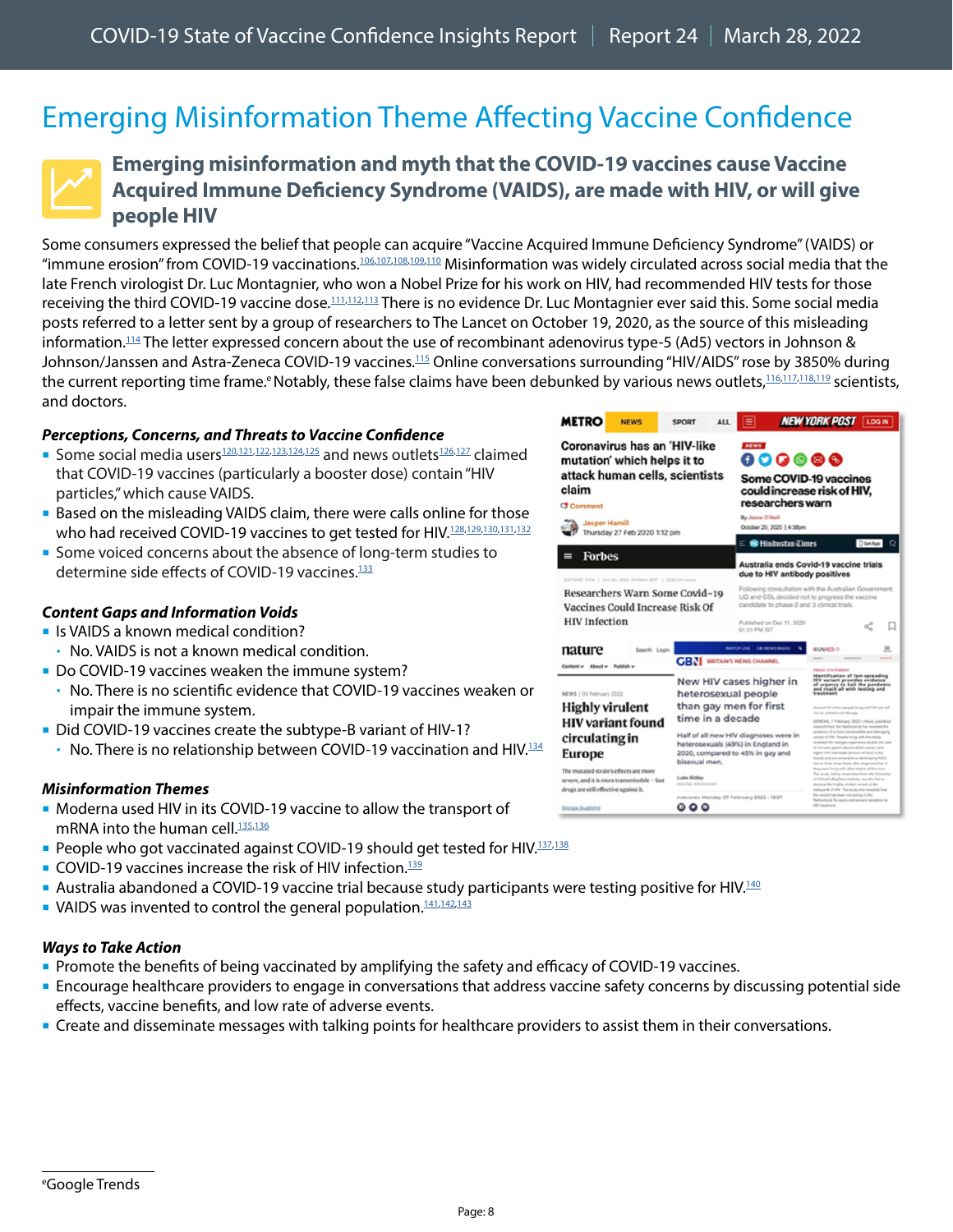# <span id="page-8-0"></span>Continuing and Evolving Themes Affecting Vaccine Confidence

The themes below have been noted in previous reports and continue to undermine vaccine confidence. The information highlighted below focuses on what is new or different from previous reports. For additional context and previous recommendations on these themes, see previous *[Insights Reports.](https://www.cdc.gov/vaccines/covid-19/vaccinate-with-confidence.html#reports)*



## <span id="page-8-1"></span>**Consumers continue to discuss their concerns about COVID-19 vaccines for children**

On February 1, 2022, following a request from the FDA, Pfizer and BioNTech initiated a rolling EUA submission process of their COVID-19 vaccine in children ages 6 months through 4 years.<sup>144</sup> However, on February 11, the FDA postponed the Vaccines and Related Biological Products Advisory Committee (VRBPAC) meeting, originally scheduled for February 15 to allow time to review additional data, specifically data that evaluated a third dose in this age group.<sup>145</sup> Although some parents have expressed disappointment and frustration about the delay,<sup>146,[147](https://twitter.com/boycrazystacy2/status/1492228595728601091)[,148,](https://twitter.com/covbaby2/status/1492209636593872898)149</sup> others expressed strong opposition to vaccination of children against COVID-19, maintaining that COVID-19 vaccines for children are unnecessary and unethical in this population.<sup>150,[151](https://www.instagram.com/p/CZzserkM7Wa/c/17879837279569101/)[,152](https://www.facebook.com/cdc/posts/310824537745658?comment_id=1008622426393065&__cft__%5b0%5d=AZXkmXWSSzI-qMp1w5AJN3OHbtDuQu8BR4Fwcln5nQsb0pswafbKfyQmXRZHHN0x_u8LLYHE7Ba_TIM2QFktCxitnSgR-cbuhYwLla9QvmeTYMKQX52jOKMMJLCOEegqgKLHuPcj0dYbV9OnkJ9kx_X0&__tn__=R%5d-R)</sup>

## *Perceptions, Concerns, and Threats to Vaccine Confidence*

- Many consumers are refraining from vaccinating their children ages 5 years and older because of concerns about unknown potential long-term side effects.<sup>153,[154](https://www.facebook.com/cdc/posts/311413064353472?comment_id=311436194351159&__cft__%5b0%5d=AZVNYxK5MC6Zt0pkpQ22HoPwTixn7wScfqVV7CnJBZMZxA3rBY0NSoEINE0yg96vSrdAce1R9fXWYIR3bp4m5KIoFFuqoGBjJTO8hWU05LDXAKpDXtOPkSmeGF406UZQmYev-Y8D4EmhsZz-WTwiXLTd&__tn__=R%5d-R),[155](https://www.facebook.com/cdc/posts/310824537745658?comment_id=310851637742948&__cft__%5b0%5d=AZXkmXWSSzI-qMp1w5AJN3OHbtDuQu8BR4Fwcln5nQsb0pswafbKfyQmXRZHHN0x_u8LLYHE7Ba_TIM2QFktCxitnSgR-cbuhYwLla9QvmeTYMKQX52jOKMMJLCOEegqgKLHuPcj0dYbV9OnkJ9kx_X0&__tn__=R%5d-R)</sup>
- Some social media users are extremely disinterested in vaccinating their children, leading to low vaccine uptake in this age group. [156](https://twitter.com/oritwolf/status/1491867475239129094), 157, [158](https://www.facebook.com/cdc/posts/310824537745658?comment_id=310960371065408&__cft__%5b0%5d=AZXkmXWSSzI-qMp1w5AJN3OHbtDuQu8BR4Fwcln5nQsb0pswafbKfyQmXRZHHN0x_u8LLYHE7Ba_TIM2QFktCxitnSgR-cbuhYwLla9QvmeTYMKQX52jOKMMJLCOEegqgKLHuPcj0dYbV9OnkJ9kx_X0&__tn__=R%5d-R)
- Many parents are discouraged by the FDA's decision to delay authorizing a vaccine for children 6 months through 4 years of age and concerned that this will lead to an increase of COVID-19 cases in this age group, as well as heightened COVID-19 risk to family members.<sup>159,[160](https://twitter.com/tab0612/status/1490841076638183425)[,161](https://twitter.com/KarenStrine3/status/1491038962294878208)</sup>
- Public health officials have stressed the importance of vaccinating young children as soon as reliable, robust, and complete data are available and only after authorized by the FDA and recommended by CDC.[162](https://www.dailymail.co.uk/health/article-10511535/Former-FDA-head-Scott-Gottlieb-warns-against-delaying-application-COVID-19-vaccine-kids.html),[163](https://twitter.com/MonicaGandhi9/status/1490025725075746816)[,164](https://www.statnews.com/2022/02/11/pfizer-and-fda-pull-back-from-plan-to-expedite-review-of-covid-19-vaccine-in-young-children/)
- Some social media users expressed the belief that there are not enough data to warrant the vaccination of children.<sup>165,[166](https://www.instagram.com/p/CZhWUjhsz1o/c/17955021796561251/),[167](https://www.instagram.com/p/CZhWUjhsz1o/c/17955021796561251/)</sup>

### *Content Gaps and Information Voids*

- When will a vaccine for children under 5 years old be available?
- The timing of a COVID-19 vaccine authorized for children younger than 5 years is unknown. Currently, children 5 through 11 years of age are eligible to receive the Pfizer-BioNTech COVID-19 vaccine.
- Are unvaccinated children able to travel?
- Travelers should be aware of vaccination requirements at their travel destinations. [168](https://wwwnc.cdc.gov/travel/page/children) Unvaccinated children older than 2 years of age must get a viral test no more than 1 day before the flight's departure from a foreign country and show their negative test result report. If the child had a positive viral test on a sample taken during the past 90 days, and they met the criteria to travel, they may travel instead with a positive viral test results and a signed letter from a healthcare provider or a public health official that states they have been cleared for travel according to CDC's travel guidance. These requirements do not apply to children under 2 years of age.
- What is the protocol concerning COVID-19 vaccination administration error if a child gets an adult dose of the Pfizer-BioNTech COVID-19 vaccine?
	- COVID-19 vaccination administration errors should be reported to VAERS and the parents notified of the error. [This table](https://www.cdc.gov/vaccines/covid-19/downloads/covid19-vaccine-errors-deviations.pdf) provides resources for preventing and reporting COVID-19 vaccine administration errors and actions to take after an error has occurred. It includes additional scenarios that deviate from CDC recommendations for vaccine intervals but are not considered administration errors for completeness[.169](https://www.cdc.gov/vaccines/covid-19/downloads/covid19-vaccine-errors-deviations.pdf) The table below provides interim recommendations when children receive the wrong dosage: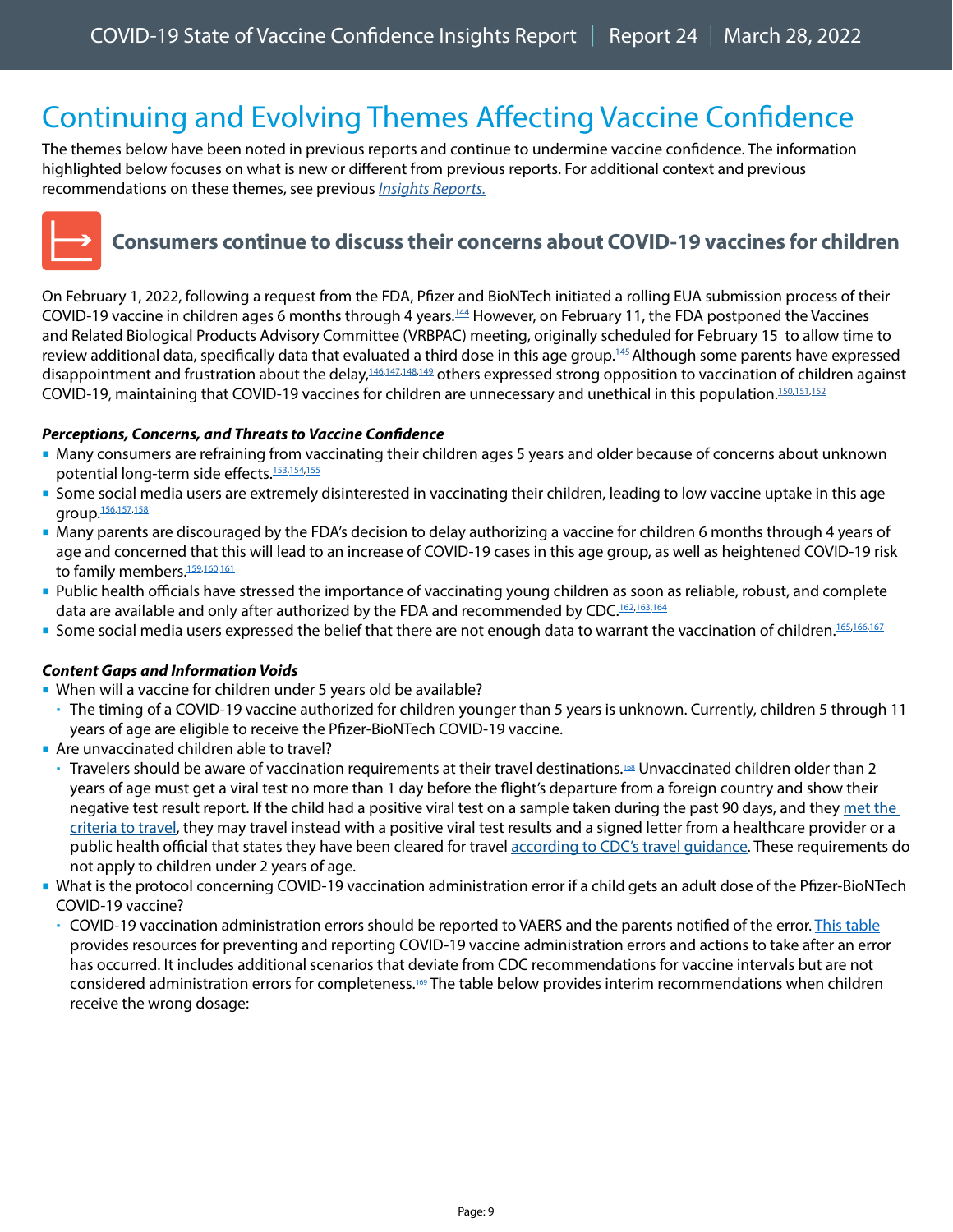| Administration error/deviation   Interim recommendation                                                                                                                  |                                                                                                                                                                                                                                                                                                                                                                                                                                                  |
|--------------------------------------------------------------------------------------------------------------------------------------------------------------------------|--------------------------------------------------------------------------------------------------------------------------------------------------------------------------------------------------------------------------------------------------------------------------------------------------------------------------------------------------------------------------------------------------------------------------------------------------|
| • If ages 5-11 years and Pfizer-<br>BioNTech COVID-19 Vaccine >12<br>years formulation (purple or gray cap)<br>inadvertently administered.                               | . If 0.1 mL administered, in general, do not repeat dose. However, based on clinical<br>judgment (e.g., child received 2 doses of incorrect formulation), a repeat dose of<br>Pfizer-BioNTech COVID-19 Vaccine 5-11 years formulation (orange cap) may be<br>administered at an interval of ≥21 days after the dose given in error.<br>• If >0.1mL administered, resulting in a higher than authorized dose, do not<br>repeat dose. <sup>†</sup> |
| • If ages 12-17 years and administered<br>the Pfizer-BioNTech Vaccine 5-11 years<br>formulation (orange cap), resulting in a<br>lower-than-authorized dose. <sup>#</sup> | . In general, do not repeat dose. However, based on clinical judgment (e.g., the<br>adolescent received two doses of incorrect formulation), a repeat dose of Pfizer-<br>BioNTech COVID-19 Vaccine ≥12 years formulation (30 µg, purple cap) may be<br>administered at an interval of 21 days after the dose given in error.                                                                                                                     |

- Will data for the COVID-19 vaccine in children be available before the EUA is granted?
- Pfizer-BioNTech publicly shares all results (neutral, negative, and positive) from clinical trials. If the FDA considers a COVID-19 vaccine for children under 5 years old, the agency will conduct an independent analysis of the data and that analysis will be publicly available ahead of a VRBPAC meeting. The companies also present their data at this public meeting.<sup>170</sup>
- What is the appropriate dosage of COVID-19 vaccine that a child or teen should receive?
- The below image is from the [CDC's COVID-19 Vaccine: Interim COVID-19 Immunization Schedule for Ages 5 Years and Older.](https://www.cdc.gov/vaccines/covid-19/downloads/COVID-19-immunization-schedule-ages-5yrs-older.pdf) It contains the dosage of each COVID-19 vaccine by brand and age range.<sup>171</sup>

| <b>Product</b>                                                    | <b>Age Indications</b> | <b>Diluent</b>                                                         | Dosage (amount injected) |                                          |  |  |  |
|-------------------------------------------------------------------|------------------------|------------------------------------------------------------------------|--------------------------|------------------------------------------|--|--|--|
| <b>Type: mRNA vaccine</b>                                         |                        |                                                                        |                          |                                          |  |  |  |
| <b>Pfizer-BioNTech</b><br><b>Orange cap and</b><br>bordered label | $5 - 11$ years         | $1.3$ mL<br>0.9% sodium chloride<br>(normal saline, preservative-free) | Doses 1 and 2            | $0.2$ mL                                 |  |  |  |
|                                                                   |                        |                                                                        | Dose 3*                  | $0.2$ mL                                 |  |  |  |
|                                                                   |                        |                                                                        | <b>Booster dose</b>      | Not recommended                          |  |  |  |
| Pfizer-BioNTech<br><b>Gray cap and</b><br>bordered label          | 12 years and older     | <b>NONE</b>                                                            | Doses 1 and 2            | $0.3$ mL                                 |  |  |  |
|                                                                   |                        |                                                                        | Dose 3*                  | $0.3$ ml                                 |  |  |  |
|                                                                   |                        |                                                                        | Booster dose             | $0.3$ ml                                 |  |  |  |
| Pfizer-BioNTech<br>Purple cap                                     | 12 years and older     | $1.8$ ml<br>0.9% sodium chloride<br>(normal saline, preservative-free) | Doses 1 and 2            | $0.3$ ml                                 |  |  |  |
|                                                                   |                        |                                                                        | Dose 3*                  | $0.3$ mL                                 |  |  |  |
|                                                                   |                        |                                                                        | <b>Booster dose</b>      | $0.3$ mL                                 |  |  |  |
| Moderna<br><b>Red cap</b>                                         | 18 years and older     | <b>NONE</b>                                                            | Doses 1 and 2            | $0.5$ mL                                 |  |  |  |
|                                                                   |                        |                                                                        | Dose 3*                  | $0.5$ mL                                 |  |  |  |
|                                                                   |                        |                                                                        | <b>Booster dose</b>      | $0.25$ ml                                |  |  |  |
| <b>Product</b>                                                    | <b>Age Indications</b> | <b>Diluent</b>                                                         | Dosage (amount injected) |                                          |  |  |  |
| <b>Type: Viral Vector Vaccine</b>                                 |                        |                                                                        |                          |                                          |  |  |  |
| Janssen <sup>t</sup><br><b>Blue Cap</b>                           | 18 years and older     | <b>NONE</b>                                                            | Dose 1                   | $0.5$ ml                                 |  |  |  |
|                                                                   |                        |                                                                        | Dose 2*                  | Dose 2 Administer<br>mRNA vaccine only # |  |  |  |
|                                                                   |                        |                                                                        | <b>Booster dose</b>      | $0.5$ mL                                 |  |  |  |

### *Misinformation Themes*

ł

- Children cannot get infected with the virus that causes COVID-19. In the rare situations in which children become sick with COVID-19, it is never severe. Therefore, vaccinating this age group is not needed.<sup>172,[173](https://www.instagram.com/p/CZzserkM7Wa/c/17879837279569101/)[,174](https://www.facebook.com/cdc/posts/319204706907641?comment_id=319208473573931&__tn__=R*F)</sup>
- The COVID-19 vaccine will kill more children than infection with the virus that causes COVID-19[.175,](https://www.instagram.com/p/CZfVi9csOUh/c/17962863400516518/)[176](https://www.instagram.com/p/CZfVi9csOUh/c/17921930609165612/),[177](https://twitter.com/dennis1571971_a/status/1492908956406018050)
- CDC and the FDA are untrustworthy and purposefully withholding data showing the inefficacy of vaccines.<sup>[178](https://twitter.com/internetraver/status/1488949846241386497),[179](https://www.instagram.com/p/CZfVi9csOUh/c/17921930609165612/)[,180](https://twitter.com/Angelic_Mtz428/status/1488988325847474184)</sup>

- Provide public health professionals, doctors, schools, and daycare centers with information about childhood morbidity from COVID-19 to communicate the urgency and importance of vaccination in all children.
- Ensure trial data for all COVID-19 vaccines are publicly accessible and easy to understand, especially information about potential side effects and adverse events.
- Encourage public health experts, community leaders, and pediatricians to promote pediatric COVID-19 vaccinations to parents of children 5 years and older.